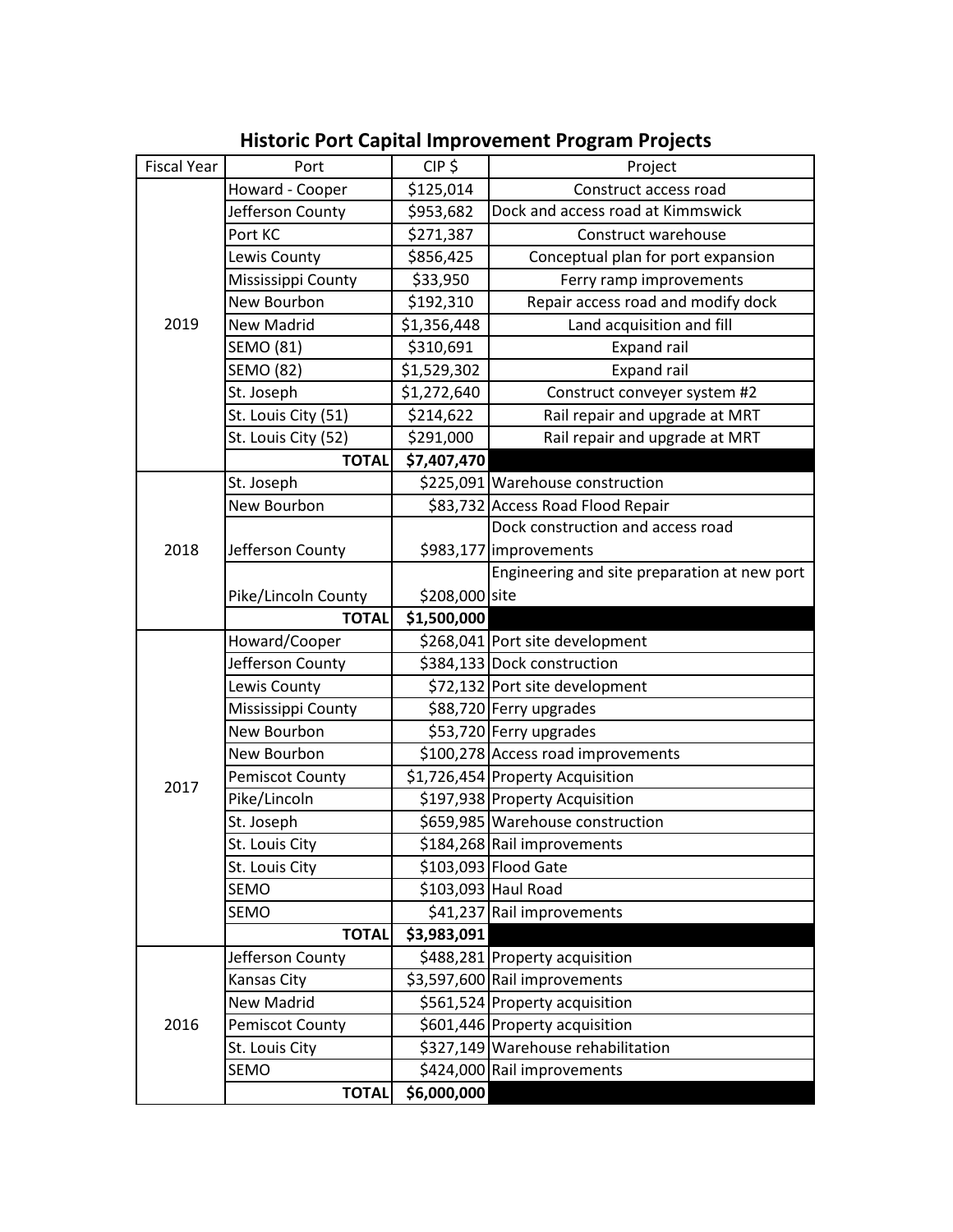## **Historic Port Capital Improvement Program Projects**

| <b>Fiscal Year</b> | Port                   | $CIP$ \$    | Project                                            |
|--------------------|------------------------|-------------|----------------------------------------------------|
| 2015               | Jefferson County       |             | \$500,000 Property acquisition                     |
|                    | Kansas City            |             | \$597,600 Rail connection and repair               |
|                    | Lewis Canton           |             | \$51,200 Terminal improvements                     |
|                    | Mississippi County     |             | \$32,000 Security system                           |
|                    | New Bourbon            |             | \$200,000 Access road improvements                 |
|                    | <b>New Madrid</b>      |             | \$597,600 Property acquisition                     |
|                    | St. Joseph             |             | \$597,600 Liquid storage                           |
|                    | <b>SEMO</b>            |             | \$424,000 Rail improvements                        |
|                    | <b>TOTAL</b>           | \$3,000,000 |                                                    |
|                    | Jefferson County       |             | \$421,667 Property acquisition and fleeting design |
|                    | Kansas City            |             | \$183,333 Rail improvements                        |
|                    | Lewis Canton           |             | \$250,000 Access road improvements                 |
|                    | Mississippi County     |             | \$44,000 Ferry barge modifications                 |
| 2014               | New Bourbon            |             | \$458,333 Access road improvements                 |
|                    | <b>New Madrid</b>      |             | \$616,000 Property acquisition                     |
|                    | <b>Pemiscot County</b> |             | \$91,666 Rail improvements                         |
|                    | St. Joseph             |             | \$499,584 Bulk handling equipment                  |
|                    | <b>SEMO</b>            |             | \$435,417 Rail improvements                        |
|                    | <b>TOTAL</b>           | \$3,000,000 |                                                    |
|                    | Kansas City            |             | \$250,000 Terminal improvements                    |
| 2013               | <b>TOTAL</b>           | \$250,000   |                                                    |
| 2012               | <b>TOTAL</b>           | \$0         |                                                    |
| 2011               | <b>TOTAL</b>           | \$0         |                                                    |
| 2010               | <b>TOTAL</b>           | \$0         |                                                    |
| 2009               | <b>TOTAL</b>           | \$0         |                                                    |
|                    | <b>Howard Cooper</b>   | \$84,000    |                                                    |
|                    | New Bourbon            | \$550,000   |                                                    |
|                    | <b>New Madrid</b>      | \$1,150,000 |                                                    |
| 2008               | Pemiscot County        | \$3,066,000 |                                                    |
|                    | <b>SEMO</b>            | \$1,046,558 |                                                    |
|                    | St. Louis City         | \$225,000   |                                                    |
|                    | St. Joseph             | \$528,442   |                                                    |
|                    | <b>TOTAL</b>           | \$6,650,000 |                                                    |
|                    | New Bourbon            |             |                                                    |
|                    | <b>New Madrid</b>      |             |                                                    |
| 2007               | <b>Pemiscot County</b> |             |                                                    |
|                    | <b>SEMO</b>            |             |                                                    |
|                    | St. Joseph             |             |                                                    |
|                    | <b>TOTAL</b>           | \$1,500,000 |                                                    |
| 2006               | Mississippi County     |             |                                                    |
|                    | New Bourbon            |             |                                                    |
|                    | New Madrid             |             |                                                    |
|                    |                        |             |                                                    |
|                    | <b>Pemiscot County</b> |             |                                                    |